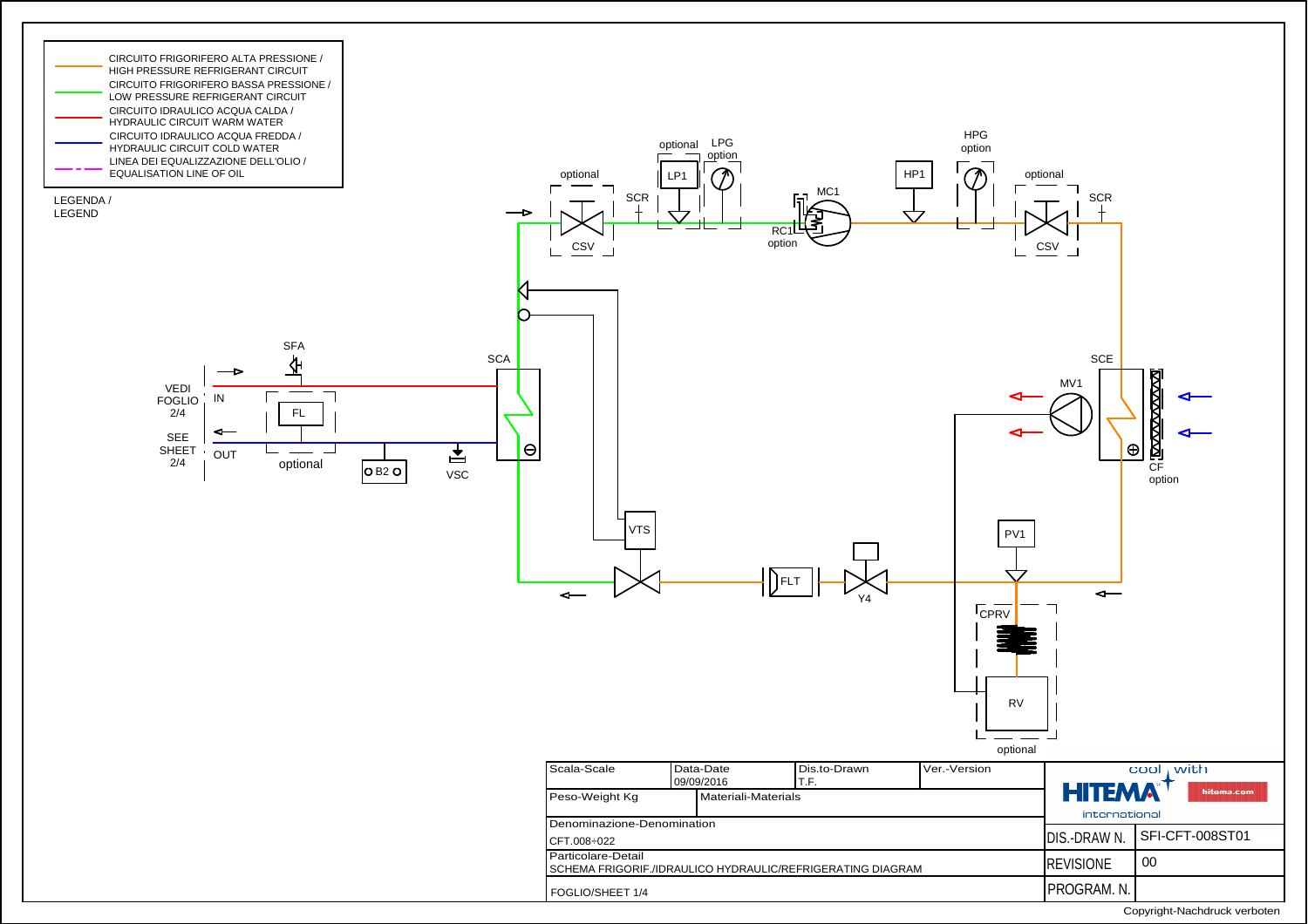

## LEGENDA /LEGEND



Copyright-Nachdruck verboten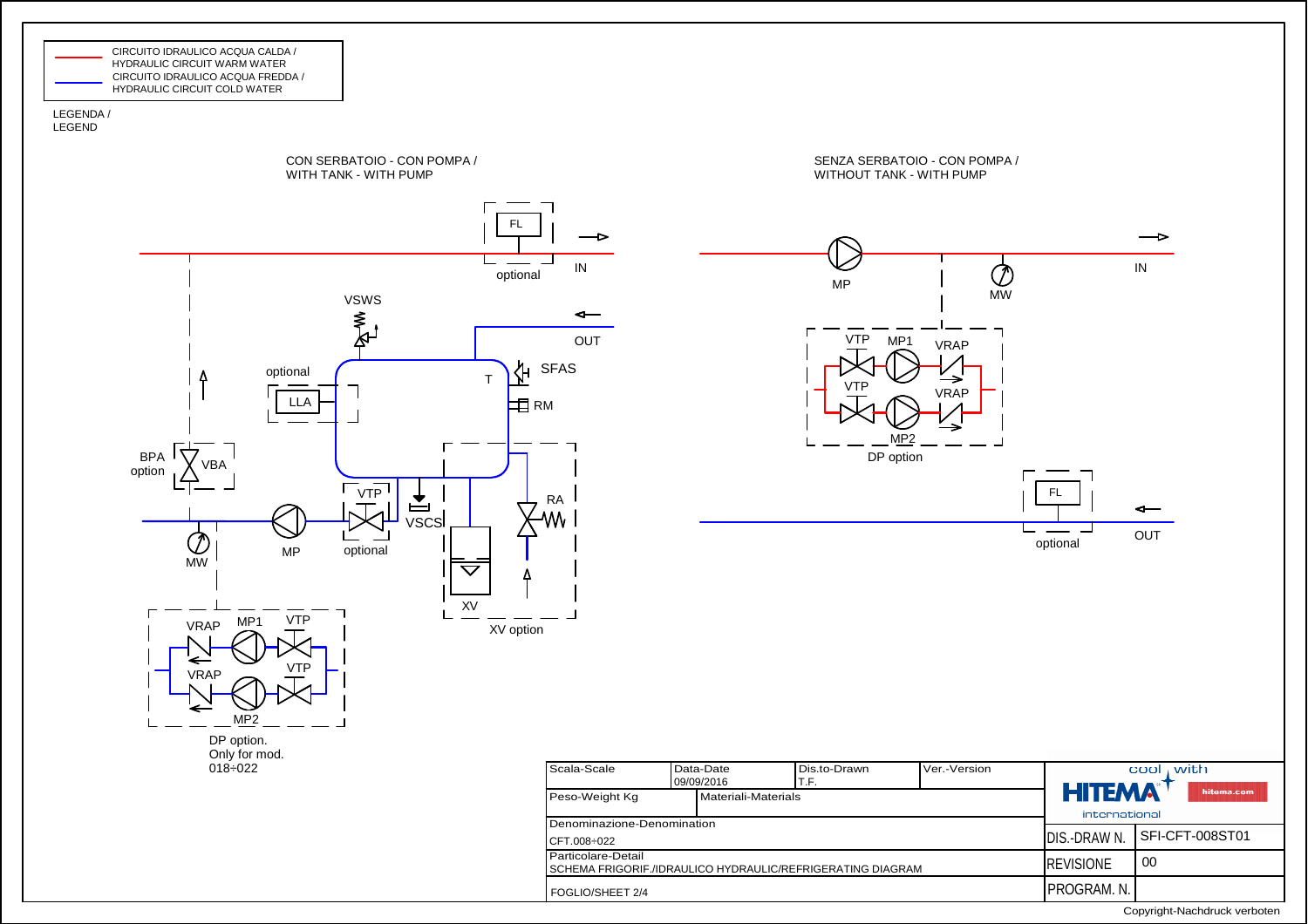| CIRCUITO IDRAULICO / HYDRAULIC CIRCUIT |                                                        |                                                           |                                           |  |  |  |
|----------------------------------------|--------------------------------------------------------|-----------------------------------------------------------|-------------------------------------------|--|--|--|
| SIGLA / SIGN                           | <b>DESCRIZIONE</b>                                     | <b>DESCRIPTION</b>                                        | <b>NOTE</b>                               |  |  |  |
| <b>MP</b>                              | ELETTROPOMPA DI PROCESSO                               | PROCESSING PUMP                                           | optional                                  |  |  |  |
| <b>MW</b>                              | MANOMETRO ACQUA                                        | <b>WATER PRESSURE GAUGE</b>                               | optional                                  |  |  |  |
| <b>SCA</b>                             | SCAMBIATORE DI CALORE AD ACQUA (EVAPORATORE A PIASTRE) | WATER HEAT EXCHANGER (BRAZED PLATE EVAPORATOR)            | std                                       |  |  |  |
| <b>SFA</b>                             | <b>SFIATO DELL'ARIA</b>                                | <b>AIR VENT</b>                                           | std                                       |  |  |  |
| <b>VSC</b>                             | VALVOLA DI SCARICO ACQUA                               | WATER DISCHARGE VALVE                                     | std                                       |  |  |  |
| <b>B2</b>                              | SENSORE TEMPERATURA ACQUA USCITA EVAPORATORE           | EVAPORATOR OUTLET WATER TEMPERATURE SENSOR                | std                                       |  |  |  |
| <b>FL</b>                              | <b>FLUSSOSTATO</b>                                     | <b>FLOW SWITCH</b>                                        | optional                                  |  |  |  |
|                                        | SERBATOIO DI ACCUMULO                                  | <b>TANK</b>                                               | optional                                  |  |  |  |
| <b>RM</b>                              | TAPPO DI RIEMPIMENTO MANUALE                           | <b>MANUAL FILLING CAP</b>                                 | optional(included in the T option)        |  |  |  |
| <b>SFAS</b>                            | <b>SFIATO ARIA</b>                                     | <b>AIR VENT</b>                                           | optional(included in the T option)        |  |  |  |
| <b>VSWS</b>                            | VALVOLA SICUREZZA ACQUA                                | SAFETY WATER VALVE                                        | optional(included in the T option)        |  |  |  |
| <b>VSCS</b>                            | VALVOLA DI SCARICO ACQUA                               | <b>DISCHARGE WATER VALVE</b>                              | optional(included in the T option)        |  |  |  |
| <b>LLA</b>                             | ALLARME BASSO LIVELLO ACQUA                            | ELECTRIC FLOAT LOW LEVEL ALARM                            | optional                                  |  |  |  |
| XV                                     | VASO DI ESPANSIONE                                     | RIEMPIMENTO AUTOMATICO CON VALVOLA DI RITEGNO E FILTRO    | optional (included in the XV option)      |  |  |  |
| <b>RA</b>                              | RIEMPIMENTO AUTOMATICO CON VALVOLA DI RITEGNO E FILTRO | AUTOMATIC FEEDER WITH CHECK VALVE AND FILTER INCORPORATED | optional (included in the XV option)      |  |  |  |
| <b>BPA</b>                             | <b>BYPASS AUTOMATICO</b>                               | <b>AUTOMATIC BYPASS</b>                                   | optional                                  |  |  |  |
| <b>VBA</b>                             | VALVOLA DI BYPASS AUTOMATICO                           | <b>AUTOMATIC BYPASS VALVE</b>                             | optional (included in the BPA option)     |  |  |  |
| <b>VTP</b>                             | VALVOLA DI INTERCETTAZIONE TRA VASCA E POMPA           | SHUT OFF VALVE BETWEEN TANK AND PUMP                      | optional                                  |  |  |  |
| MP1-MP2                                | ELETTROPOMPA DI PROCESSO                               | PROCESSING PUMP                                           | optional (available only for ENR.018:022) |  |  |  |
| <b>VRAP</b>                            | VALVOLA DI NON RITORNO ACQUA                           | NO RETURN WATER VALVE                                     | optional (available only for ENR.018÷022) |  |  |  |



LEGENDA /LEGENDCIRCUITO IDRAULICO ACQUA CALDA /

> Scala-ScaleData-Date Dis.to-Drawn Ver.-Version<br>09/09/2016 T.F.  $\text{cool}_1$  with 09/09/2016Peso-Weight Kg Materiali-Materials T.F. **HITEMA** hitema.com international Denominazione-Denomination DIS.-DRAW N. SFI-CFT-008ST01CFT.008÷022Particolare-Detail00REVISIONE SCHEMA FRIGORIF./IDRAULICO HYDRAULIC/REFRIGERATING DIAGRAMPROGRAM. N. FOGLIO/SHEET 3/4

> > Copyright-Nachdruck verboten

CIRCUITO IDRAULICO ACQUA FREDDA / HYDRAULIC CIRCUIT COLD WATERHYDRAULIC CIRCUIT WARM WATER